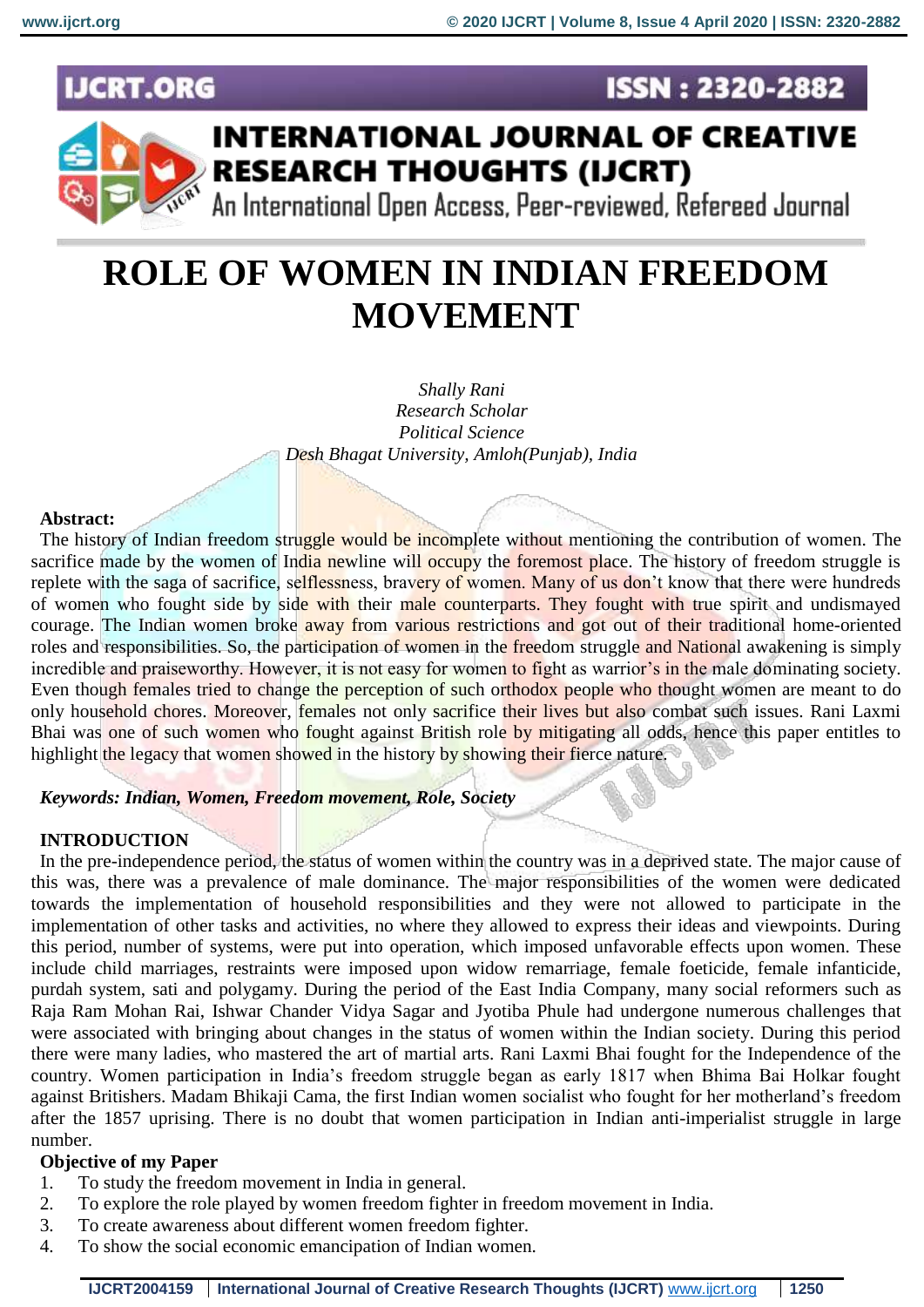5. To highlight their sufferings and sacrifices of Indian women.

# **Research Methodology**

To write this paper, the data has mainly concentrated on textual approach, books written by eminent scholars and articles, papers written on various National and International Journals has been considered to do the framework of this paper. Thus, secondary data has been used to write this paper.

**Review of Literature:** There are number of puranic work on "The role of women in freedom movement" some of the important books and articles are under as under:

1. Manmohan Kaur (1985)<sup>1</sup>: This book covers women of India in freedom struggle from 1857 to 1947 a period of 90 years. It begins with 1857 when the first attempt of freedom was made and end with 1947.

2. P.N Chopra (1975)<sup>2</sup>: This book highlights the heroic role played by Indian women in India struggle for freedom and also explain their saga of sacrifice, selflessness, bravery. They fought with true spirit and undismayed courage.

3. Suruchi Thaper  $(2006)^3$ : She has done excellent work on freedom movement in India. This book significantly focuses on the nationalist participation of ordinary middle-class women in India's freedom movement, especially in the united provinces. The author highlights the prominent women leaders such as Sarojini Naidu, Vijaylaxmi Pandit, Sucheta kiripalani and Annie Beasant.

4. O.P Ralhan  $(1995)^4$ : This book covers the social economic condition by Indian women who played a most significant role in the evolution of our society, author also highlight the role of Indian women from ancient period to modern times. The great contribution of these ladies should be brought to the knowledge of the present generation.

5. M.G Agarwal: This multivolume illuminate the role played by the freedom fighters during the freedom struggle. The book highlights the contribution of people from all sections of society in the freedom movement during India freedom. This is an attempt to draw upon their remembrance of the freedom struggle. Efforts have been made to include freedom fighters from various regions and also explain about those women who participate in the freedom struggle and made rich contribution in various ways.

6. Judith Brown (1972)<sup>5</sup>: The book describes the participation of women in the movement as a political nuisance.

7. Tarachand: It tries to examine role of women in the social process, perception of their own lives, the broader social reality, the roots etc. He also enlists some efforts to overcome such problems.

# **MILESTONES IN INDIA'S FREEDOM STRUGGLE**

- 1. The first war of Independence (1857-58)
- 2. Partition of Bengal, Swadeshi Movement (1905)
- 3. Jallianwala Bagh Massacre (1919)
- 4. Non-cooperation movement (1920)
- 5. Poorna Swaraj declaration by the congress; Meerut conspiracy case (1929)<br>5. Poorna Swaraj declaration by the congress; Meerut conspiracy case (1929)
- 6. Civil disobedience: The Dandi March (1930)
- 7. The Quit India Movement (1942)

 $\overline{a}$ 

# **WOMEN LEADERS OF THE NATIONAL MOVEMENT**

There is no doubt that women participated in the Indian anti-imperialist struggle in large numbers. If we were to recall the names of women leaders in our national movement, we will find that the list is a very long one. Starting with Sarojini Naidu, Rani Laxmi Bai, Vijayalakshmi Pandit, Kamaladevi Chattopadhyay and Mridula Sarabhai at the national level, we may go on to provincial level leaders like Annie Mascarene and A.V. Kuttimaluamma in Kerala, Durgabai Deshmukh in Madras Presidency, Rameshwari Nehru and Bi Amman in U.P., Satyawati Devi and Subhadra Joshi in Delhi, Hansa Mehta and Usha Mehta in Bombay and several others. In fact, such is the nature of our nationalist movement that it is very difficult to distinguish between regional level and all-India level leaders. Many women began at the local level and went on to become players in the nationalist centre stage. Besides all

<sup>1</sup> Manmohan Kaur; *Women in India freedom struggle,* Sterling Publishers, New Delhi, 1985.

<sup>2</sup> P.N Chopra; *Women in India freedom struggle,* Published by Ministry of Education and social welfare, Govt. of India, New Delhi, 1975.

<sup>&</sup>lt;sup>3</sup> Suruchi Thaper; *Women in the Indian National Movement: Unseen faces and unheard voices, 1930-42, BJorkert,* 2006

<sup>&</sup>lt;sup>4</sup> O.P Ralhan; *Indian women through ages Vol 5, Eminent Indian women in politics*, Anmol Publications, New Delhi, 1995

**IJCRT2004159 International Journal of Creative Research Thoughts (IJCRT)** [www.ijcrt.org](http://www.ijcrt.org/) **1251** 5 Judith Brown; *Gandhi and the Civil disobedience movement,* Cambridge University Press, 1972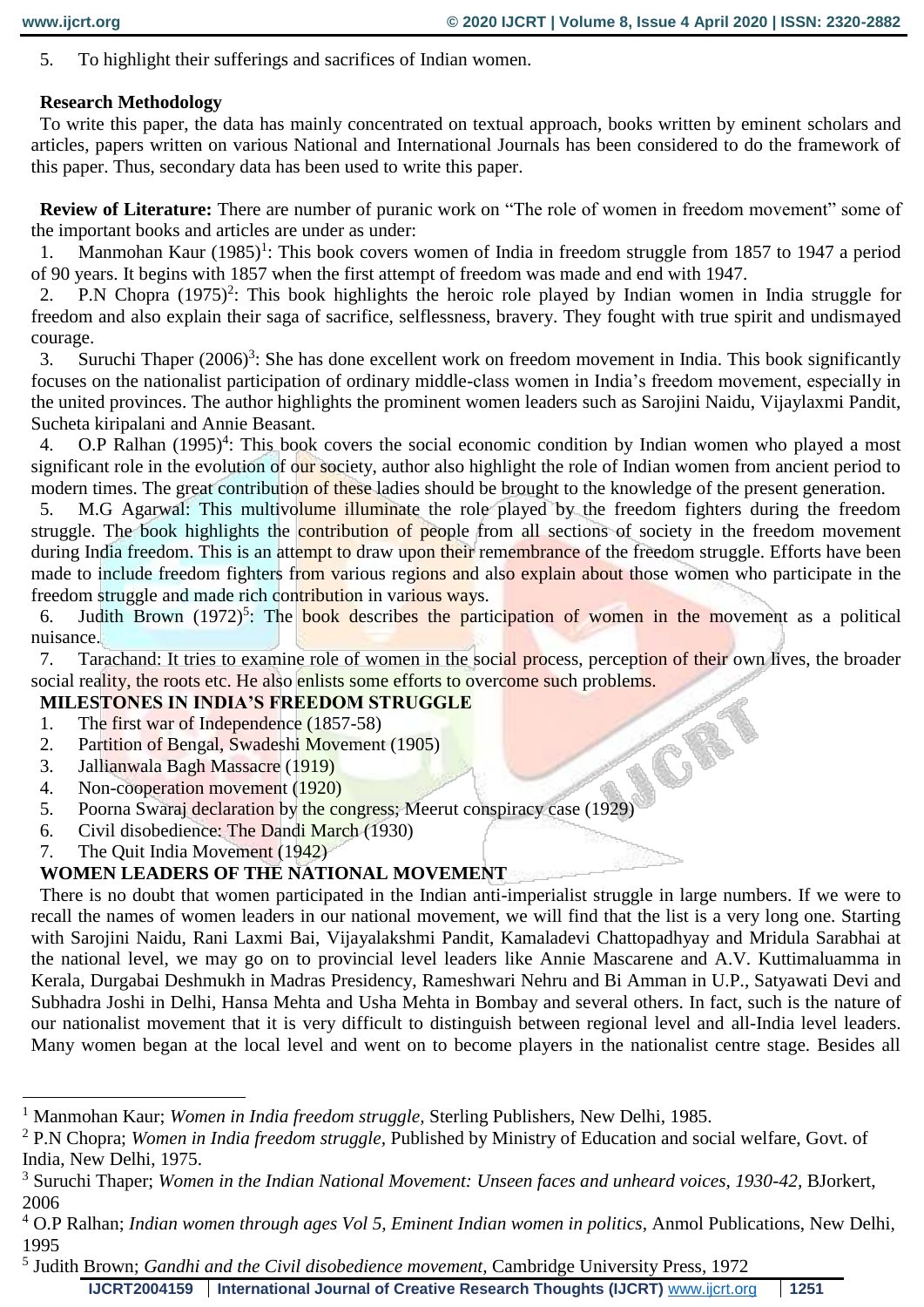$\overline{a}$ 

these Indian women, there were also Irish women like Annie Besant and Margaret Cousins, who brought their own knowledge of the Irish experience of British exploitation to bear on India.

### **Women freedom fighter of India:**

It is very difficult task to list out all women freedom fighters and equally difficult to segregate a few amongst them.

 **Sarojini Naidu**: She emerged as prominent Nationalist around 1917. She was second women to became the president of INC in 1925. She joined the national movement during the protest against the partition of Bengal in 1905. During Salt satyagraha, she was one of the women protesters at the Dharsana salt work. She played a leading role during Civil disobedience and was jailed. In 1942, she was arrested during "Quit India movement". She travelled across India and delivered lecture on women's empowerment and nationalist. She was also closely associated with the formation of women's India Association and accompanied the women's voting rights delegation to London.

 **Rani Laxmi Bai**: Indian history has not yet witnessed a women warrior as brave and powerful as Rani Laxmi Bai. She is a glorious example of patriotism and national pride. She is an inspiration and an admiration for a lot of people. Her name is thus written in golden letters in the history of India.

 **Kamaladevi Chattopadhyay**: In 1930's she participated in Salt Satyagraha. She promoted handicrafts, handlooms and theatre. The Government of India conferred on her the Padma Bhushan in 1955 and Padma Vibhushan in 1987.

 **Annie Basant**: She became the first president of Indian National Congress in 1917. Her associate Margaret cousins drafted the Indian women's voting rights bill and launched the "Women's Indian Association".

 **Vijayalakhsmi Pandit**: Mrs. Pandit was jailed for her nationalistic activities thrice in 1932, 1940 and 1942. During the Salt Satyagraha she led **processions** and picketed the liquor and foreign cloth selling shops along with her sister and her baby daughters. She has fought many battles and broken many barriers for the women in India. <sup>6</sup>

**Durgabai Deshmukh**: She was imprisoned for three years for participating in the Salt Satyagraha. During this Satyagraha when leaders like Rajaji and T. Prakasam in south were busy in organising other facts of the movement, it was Durgabai who led a group of salt law breakers to Marina Beach at Madras. She was instrumental in initiating 'Andhra Mahila Sabha' and 'Hindi Balika Patasala' at a very young age.

**Mridula Sarabai**: During Partition she fought at great personal risk to save girls abducted by mobs and to prevent refugees, both Hindu and Muslim from being hurt or killed. In 1934 she was elected to the All Indian Congress Committee as a delegate from Gujarat.

 **Basanti Das**: She was an Indian Independence activist during the British rule in India. She took an active part in various political and social movements. She herself took active part in freedom activities and was arrested during non-cooperation movement. She received Padma Vibhushan in 1973.

 **Sucheta Kriplani**: In 1932, she entered pubic life as a social worker and in 1939 entered politics and joined the Indian National Congress. In 1940, she offered individual satyagraha at Faizabad and was imprisoned for two years. During the Quit India Movement, she went underground and rendered remarkable service of secretly organizing anti-British resistance.

 **Kamla Das Gupta**: She has been a brilliant luminary among the Indian women freedom fighters. She belongs to the militant section and was an active member of the 'Jugantar Party'. In 1942, she was arrested in connection with the Quit-India movement and lodged in the Presidency jail.

 **Dr**. **S. Muthulakshmi Reddy**: She was the first Indian women who for her merit and services in the field of social service and medicine was nominated to the Madras Legislative Assembly in 1926. As a protest against torturing women and use of repressive measures against female agitators during Salt Satyagraha and Noncooperation Movement, she resigned her offices and jumped into the freedom struggle.

 **Margaret Cousins**: An Irish woman crusader, after fighting for the voting right for women in Ireland, arrived in India along with her husband and advocate the same causes for Indian women. She joined hand with Annie Besant and Sarojini Naidu and helped in the founding of many women association to bring about an awakening among them.

 **Raj kumari Amrit Kaur**: She belong to the ruling house of Kapurthala. She was inspired by Gandhi and joined Congress during the Salt Satyagraha. She was arrested in Bombay for violating the Salt law, when she went to the North west frontier province to advocate the causes of freedom struggle, she was arrested and convicted on a charge of sedition. She was the President of All India Women conference for seven years.<sup>7</sup>

 **Matangini Hazra**: The Gandhi Burhi (Gandhian old women) of West Bengal is that freedom fighter and martyr who shall be remembered for her heroic act. She joined the freedom movement in 1932. During Salt

**IJCRT2004159 International Journal of Creative Research Thoughts (IJCRT)** [www.ijcrt.org](http://www.ijcrt.org/) **1252**

<sup>6</sup> Siddhartha Dash; *Role of women in India's struggle for freedom,* New Delhi, 2010 pp 75-76

<sup>7</sup> Thomas weber, Going Native; *Gandhi Relationship with western women,* Roli Books, Delhi, 2011 pp.12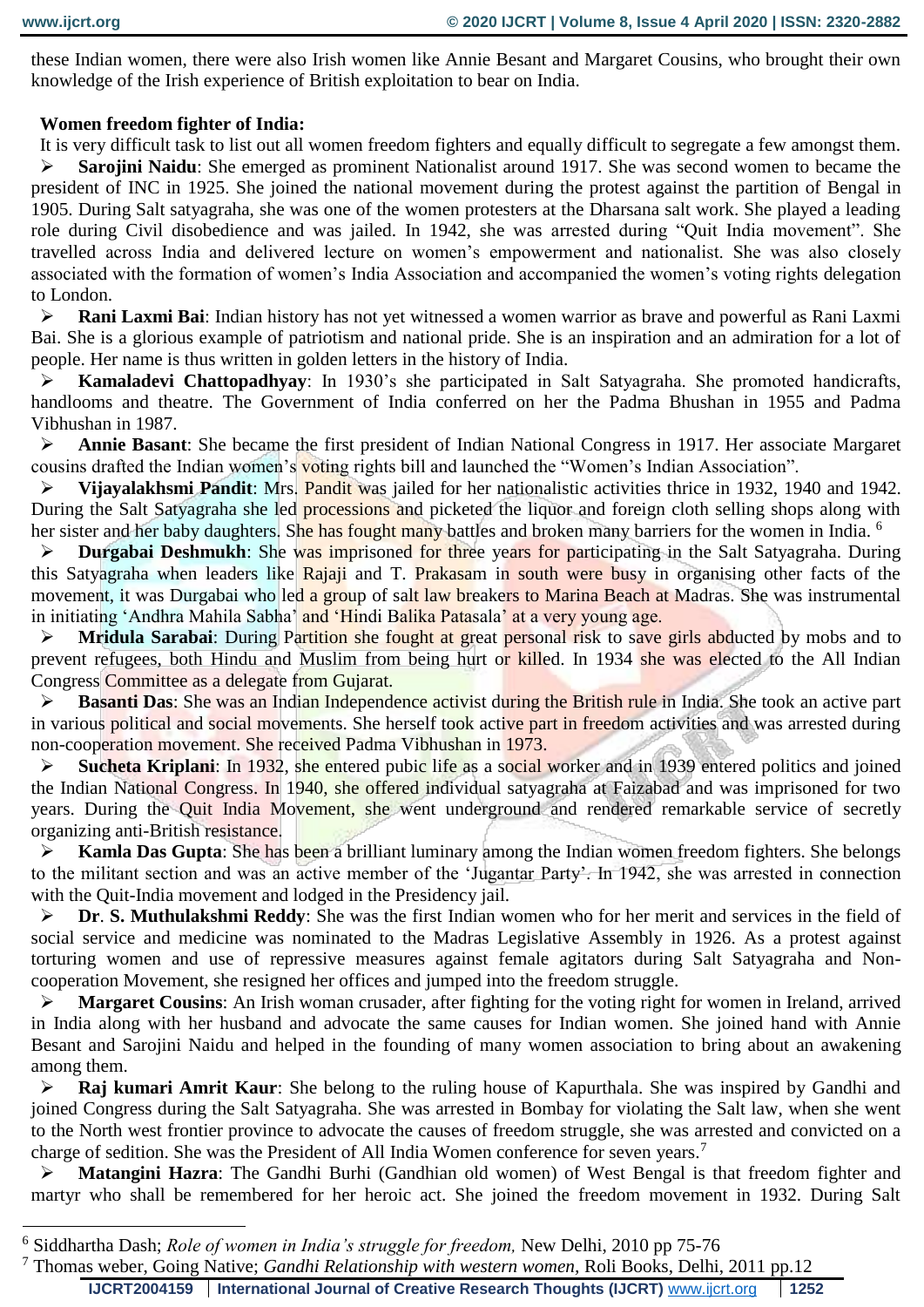Satyagraha, she was jailed. In 1933, she successfully led a black flag demonstration where governor of Bengal was addressing police cordoned gathering. This time she was arrested and sentenced to six months rigorous imprisonment.<sup>8</sup>

 **Indira Gandhi**: A most remarkable women in modern India. She became the member of Indian National Congress in 1938. Her public activity entered a new phase with India Independence in 1947. She took over the responsibility of running the Prime minister's house. She worked tirelessly for the social and economic advancement of the minorities. She had a vision of a modern self-reliant and dynamic economy. She fought boldly and vigorously against communalism, revivalism and religious fundamentalism of all types. She became the indomitable symbol of India self-confidence.

#### **Mahila-samitis (Women's Association)**

The early 20<sup>th</sup> century also witnessed the emergence of many city and town-based women associations:

 Inlight of the Swedeshi agitation women's association like the Mahila Shilpa Samiti and Lakshmir Bhandar were setup by nieces of Rabindranath Tagore and Sarla Devi. The Hitashini Sabha, a women's group organized a exhibition of Swadeshi goods in 1907.

 Kamaladevi Chattopadhyaya, in her autobiography title *Inner recesses*, outer spaces, describe how in her hometown Mangalore, her own mother Girijabai set up a mahila sabha around 1911 to bring women together to discuss their problems and seek ways of resolving them.

 Rameshwari Nehru had also set up a women's journal at this time: *The Stree Darpan*, which was extremely popular. It had an interesting mix of political coverage of national and international issues.

 Women's journal like the Bharat Mahila were also becoming extremely popular which was related to women issues.<sup>9</sup>

 An outstanding women's organization in Gujarat, Jyoti Sangh, women conference (AIWC) was also established in 1927.<sup>10</sup>

#### **Mobilization of Women in Gandhian phase:**

Gandhi was undoubtedly the most authentic and celebrated representative of wisdom and culture of India in our times. His countrymen address him with respect as the mahatma. He was a social reformer, an economist, a political philosopher and a seeker of truth. He made the Indian National Congress a people's congress and the national movement a mass movement. He made people fearless and bold and taught them the non-violent method for fighting against injustice. The role of Mahatma Gandhi in Indian freedom struggle is considered the most significant as he single-handedly spearheaded the movement for Indian independence.<sup>11</sup> The peaceful and non-violent techniques of Gandhi formed the basis of freedom struggle against Britishers. The Indian independence movement came to a head between the years 1918 and 1922. A series of non-violence campaign of civil disobedience movement were launched by the INC under the leadership of Gandhi. The main focus was to weaken the British government through non-cooperation.

Gandhi says that full freedom of India is not possible unless our daughters stand side by side with the sons in the battle for freedom and this requires them to realize their own power.<sup>12</sup>

### **Women under Gandhian leadership:**

 Gandhi had empowered and inspired women by waging a battle against cast, discrimination, child marriages and encouraging women education. They motivate the women to participate in huge numbers.

 $\triangleright$  Non-cooperation movement witness unprecedented women activism, specially of the educate and middle classes. Amrit Kaur, Aruna Asaf, Sarla Devi and Muthul Laxmi Reddy emerged as prominent leader.

 During the civil disobedient movement Sarojini Naidu inspired by Gandhian ideals led a peaceful protest at Dharsana Salt works against the Salt law, taxes even after the arrest of Gandhi. She fought for voting right and was elected as first Indian women president of Indian National Congress.

 In Quit India movement the underground activism led by Usha Mehta, Aruna Asaf Ali was crucial in sustaining the movement.

Mostly women participate in political scenario in 1920. During this period large number of women came forward.<sup>13</sup>

 $\overline{a}$ 

<sup>8</sup> Tara Chand; *History of the freedom movement in India Vol IV,* New Delhi 1983 pp 369-375

<sup>9</sup> The Indian ladies Magazine, February, 1904 pp.259

<sup>10</sup> Neera Desai; *Women in modern India,* Vora's loy, 1977 pp.125

<sup>11</sup> D.M Dutta; *The Philosophy of Mahatma Gandhi*

<sup>12</sup> Gandhi speech at a public meeting in Paganeri, 27 Sept 1927, *The Hindu*, Sept 29, 1927.

**IJCRT2004159 International Journal of Creative Research Thoughts (IJCRT)** [www.ijcrt.org](http://www.ijcrt.org/) **1253** <sup>13</sup> Leela Kasturi and Veena Mazumdar; *Women and Indian Nationalism;* Vikas Publication, New Delhi, 1994 pp.34